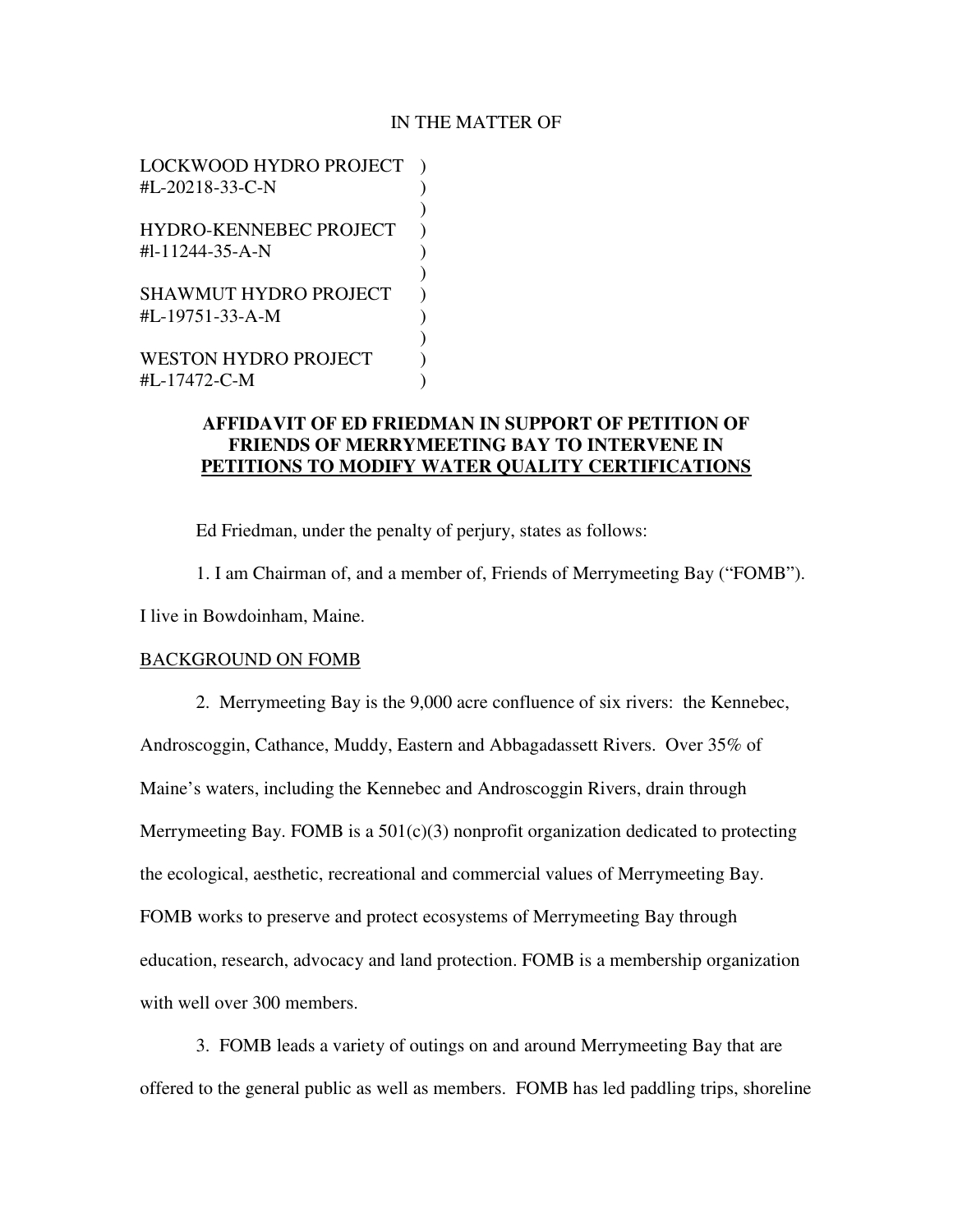clean ups, archaeology digs, and plant walks, to name just a few of the types of activities we lead. FOMB also hosts a speaker series. Topics have included eels, seal strandings, conservation goals, anadromous fish, historical talks, etc.

 4. In addition, FOMB conducts research on Merrymeeting Bay. This research includes: the use of caged mussels for the biomonitoring of contaminants (dioxin, PCBs, endocrine disrupters) in the Kennebec and to some extent the Androcoggin, contaminant analyses of sediments, land use changes and aquatic vegetation changes over time (1956 present), study of circulation patterns in the Bay and all of its tributaries, chemical analyses of turbine-killed eels, bald eagle monitoring, monitoring of invasive plant species, etc. Much of this work is done with partner agencies-DEP, DMR, USFWS and USGS.

 5. FOMB provides in-school and in-the field environmental education opportunities to approximately 1000 Bay area children each year. Without exception, children understand instantly that it is wrong to deny migratory fish safe and effective passage around dams and are aghast that adults allow for fish kills at these dams.

 6. FOMB is also a land trust. In the last approximately 6 years FOMB has protected over 1000 acres around the Bay. Highest on FOMB's criteria list are those lands that provide habitat protection for wildlife and that protect the significant wetland areas of the Bay that in turn provide spawning and nursery habitat for our fishery resources.

 7. Advocacy work in which we have engaged includes defense of Right-to-Know laws, toxic use reduction programs, gravel pit enforcement, dam removal, fishery restoration and passage, opposition to sludge spreading on aquifers, and filing an ESA petition to list the Kennebec population of Atlantic salmon.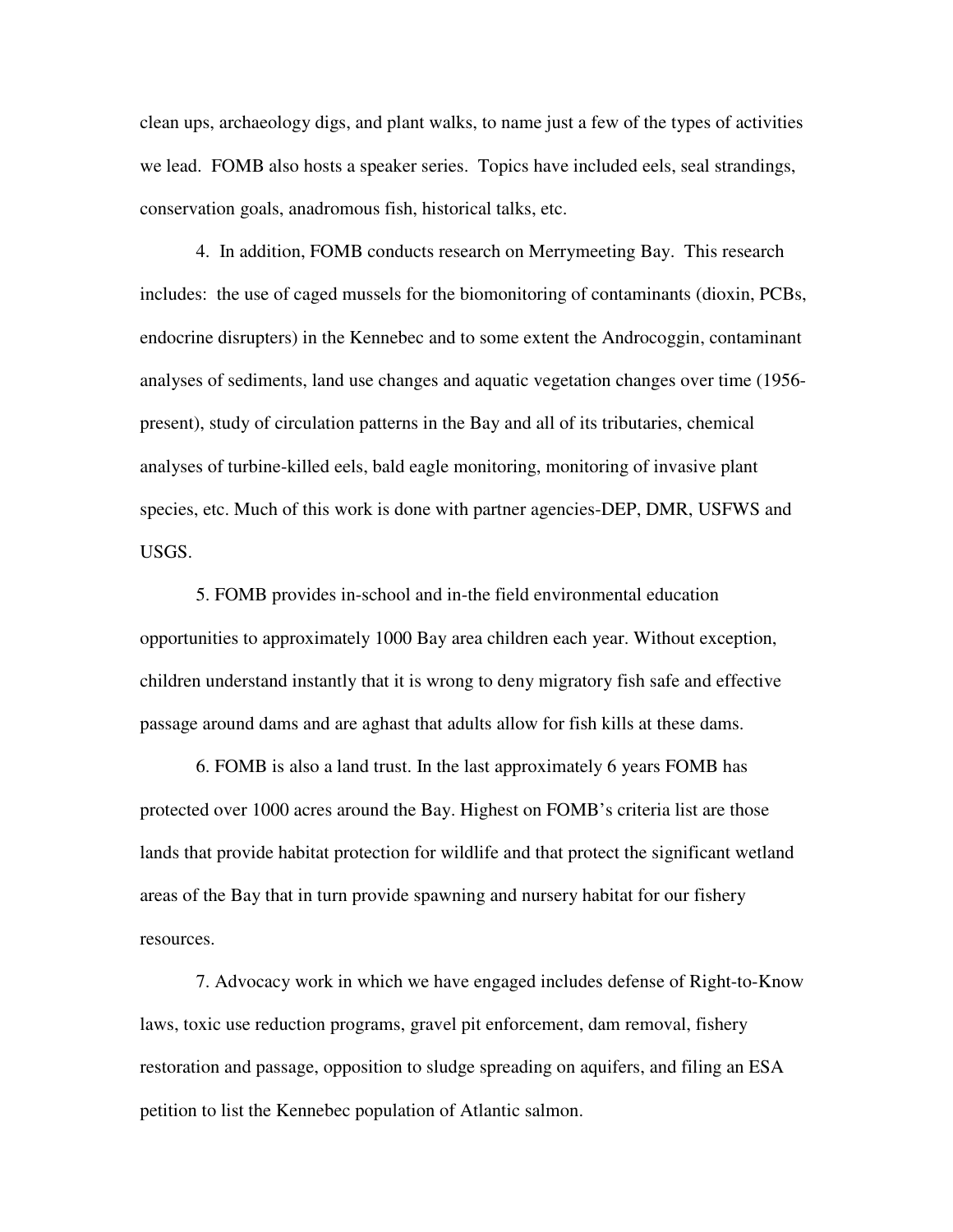#### FOMB'S WORK ON EELS

 8. A variety of FOMB's activities have involved efforts to protect the American eel. Included in these activities are: providing testimony and evidence to the federal government to support the proposed listing of the American eel as an endangered species; documenting eel kills; funding chemical contaminant analyses of turbine-killed eels; sponsoring lectures on eels; engaging in radio and television broadcasts on the plight and biology of eels and, of course, filing the petition to modify the water quality certifications for dams on the Kennebec and Androscoggin Rivers ("Petition to Modify").

### FOMB'S DIRECT AND SUBSTANTIAL INTEREST

 9. There are a number of ways FOMB has a direct and substantial interest which may be affected by this proceeding:

 10. First, and most obvious, it is FOMB's Petition to Modify that is one of the petitions being decided on. Thus we have a direct and substantial interest in the outcome of the proceedings which will lead to a ruling on our own petition.

 11. Second, FOMB has a direct and substantial interest that is affected by this proceeding because our members use, enjoy, engage in and fund work to protect Merrymeeting Bay, and our use, enjoyment and mission are diminished by the dams, which are interfering with upstream and downstream passage for American eel, American shad, blueback herring, alewife and Atlantic salmon and striped bass. Below, I detail how this proceeding affects me, and knowing FOMB's members as I do (on the Board since 1993 and Chair since 1996), state that my experience is a common one amongst our membership.

 12. It is important to me that the biodiversity of Merrymeeting Bay be as healthy as possible. The four dams that are the subject of this proceeding are harming the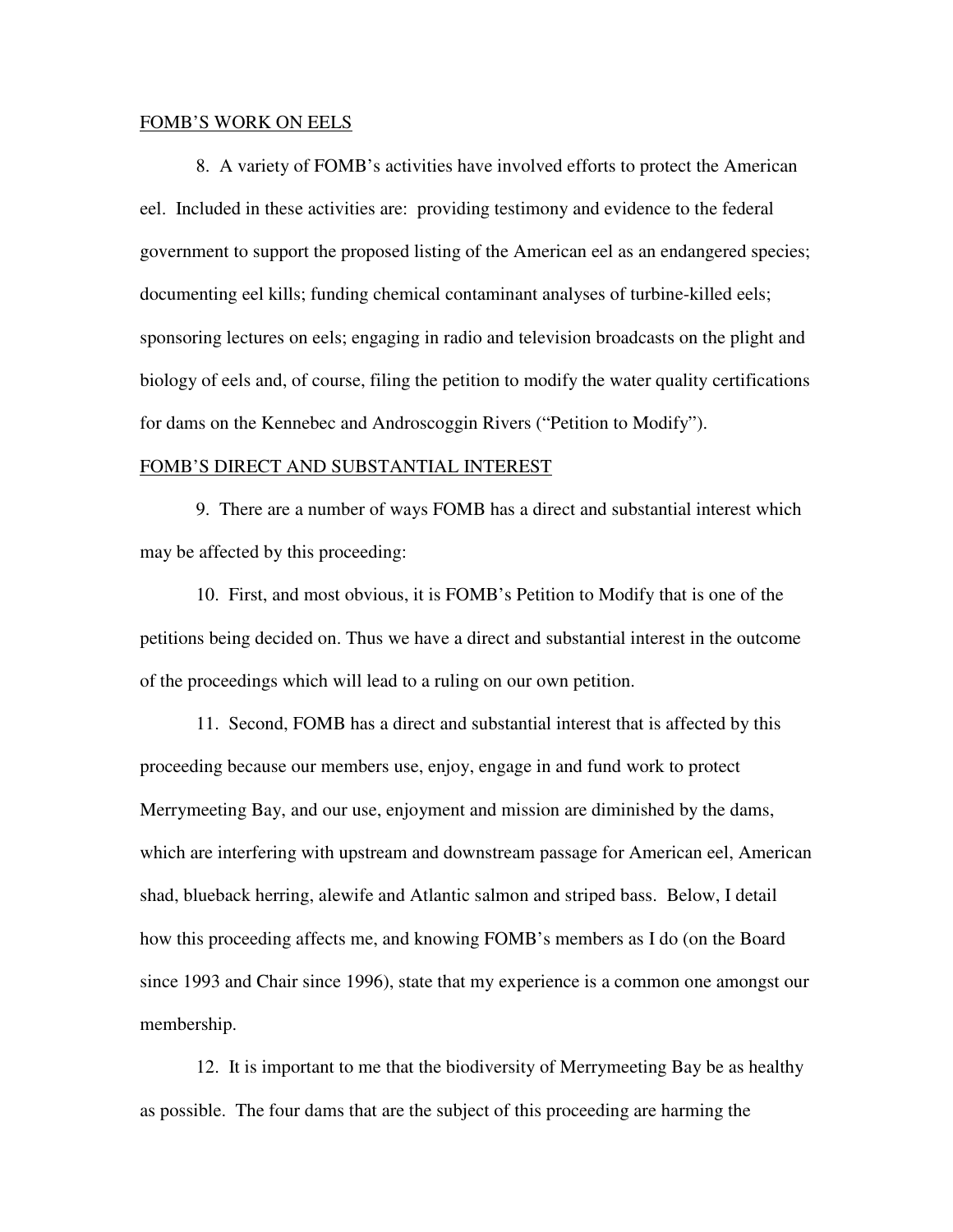biodiversity of Merrymeeting Bay by interfering with upstream and downstream passage of a variety of fish species. Knowing that the diversity and abundance of fish is diminished by the dams in turn diminishes my enjoyment of the Bay, is contrary to the mission of FOMB (to preserve, protect and improve the unique ecosystems of Merrymeeting Bay) and violates the goals of the Clean Water Act and the Maine BEP that speak to ensuring the "chemical, physical and biological integrity" of our waters.

13. I regularly paddle and motor on Merrymeeting Bay, on the Kennebec and Androscoggin and intend to continue so doing. I also am a Maine Guide and take people on kayak tours of the Bay and offer paddle instruction. I observe many of the various diadromous fish including those subject to the Petition. My paddling experience is greatly diminished knowing there are less of these fish than there would otherwise be due to the effect of dams, including the four on the Kennebec at issue here. I fish some but would catch more if they were more abundant. I don't fish some species due to their declining population (Atlantic salmon and eels) and most are not safe to eat because of toxic contamination levels. When long-lived contaminant-filled eels are killed at dams, the body burdens of contaminants they carry are re-introduced back into the local ecosystem where they become accessible to fish and other wildlife. I enjoy bird watching and observing wildlife, but the decline of fish in the Kennebec and Merrymeeting Bay means there is less of a food source, thus less birds and wildlife to observe. I regularly assist MDIF&W in conducting nesting surveys of bald eagles in the Bay and on the Kennebec and Androscoggin. Over fairly short time spans we see declining rates of reproductive success that are most likely indicative of high body burdens of contaminants. Our membership takes great pleasure from seeing a relative abundance of bald eagles in the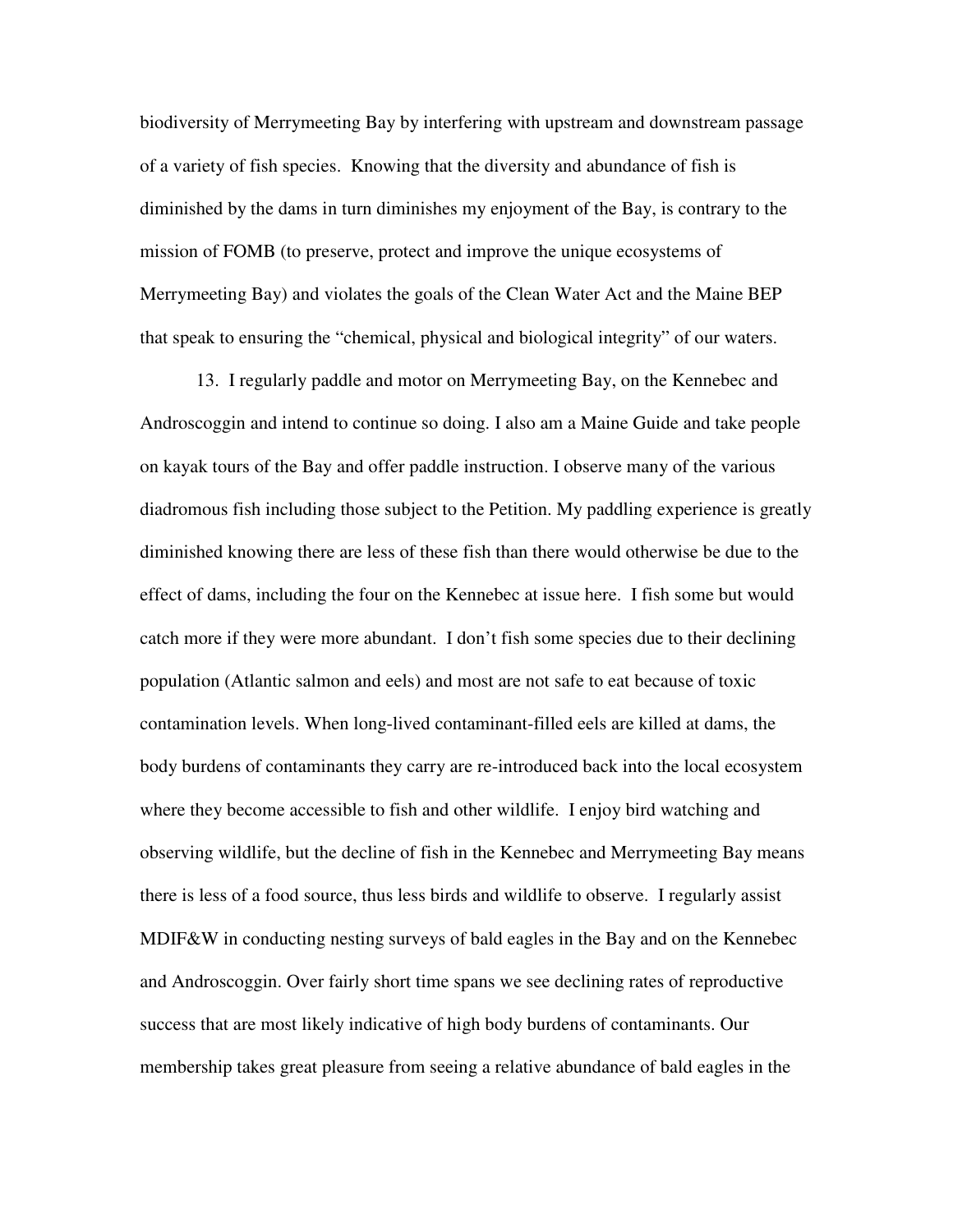area and members are hurt when eagles are adversely affected by primary or secondary contamination such as that from turbine-killed eels.

 14. Third, FOMB has a direct and substantial interest that is affected by this proceeding because FOMB studies, observes and seeks to protect species that are adversely affected by the dams at issue. As the dams contribute to eel, shad, salmon, and other fish mortality, there are less of these fish to study, observe and protect, ultimately leaving few, or none left at all. Dams, without safe fish and eel passage, destroy the biological integrity of the Kennebec, Androcoggin and Merrymeeting Bay. Further, FOMB invests a significant amount of time and resources working to protect eels and other fish species that are the subject of the petition to modify. A decision on the Petition to Modify will directly affect that which FOMB has worked on so hard for many years.

 15. Also, trips that FOMB leads are diminished by the fact that the Bay's biological integrity is lessened by these adverse effects of the dams.

 16. The Petitions to Modify submitted by FOMB and Douglas Watts seek to ameliorate the harm dams are causing to eels and other fish species by improving the prospects of the species' being able to pass upstream and downstream past the dams. This is necessary to allow for reproduction and, in the case of the eel, survival of the various species. If the Board modifies the dam's water quality certifications, the population of the species should increase, and the interests of FOMB, and its members would be significantly affected in a positive way.

### FOMB HAS SPECIFIC CONTENTIONS

 17. FOMB has specific contentions regarding the subject matter and appropriate statutory criteria. These are laid out in (1) FOMB's petition to modify the water quality certifications, which I incorporate by reference, (2) the petition of Douglas Watts that I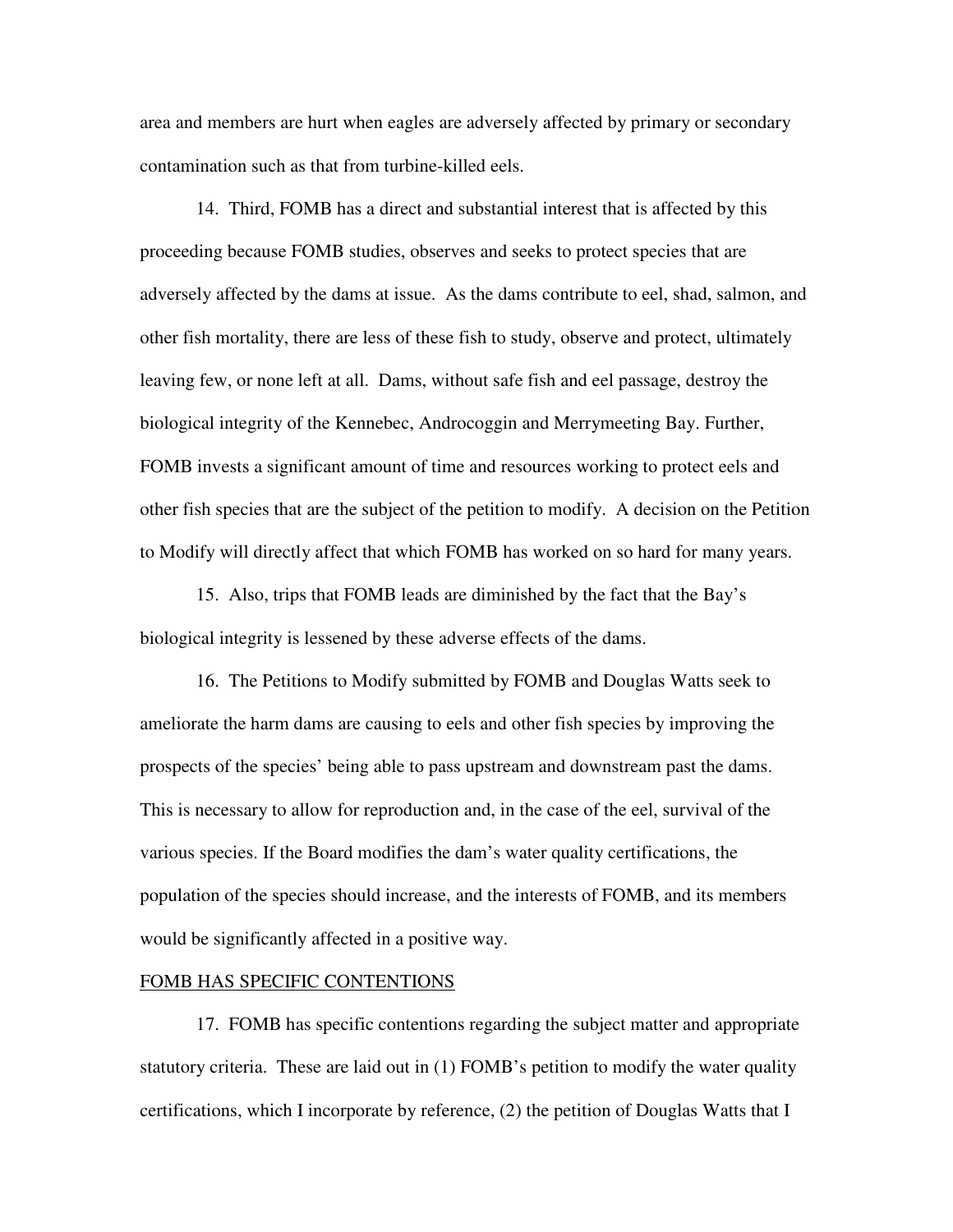incorporate by reference and (3) in a letter to the Board which was not considered by the Board earlier, but which I attach to this affidavit.

### THE PETITIONER IS PREPARED AND CAPABLE OF PARTICIPATING

 18. At the public meeting already held on the petition, the Board had the opportunity to conclude that FOMB is capable of participating in a hearing to support its contentions. FOMB is prepared to present witnesses and documentary evidence, crossexamine witnesses if necessary, and submit the necessary legal filings.

### FOMB SHOULD BE CONSIDERED A "PARTY"

 19. I file this affidavit under protest. It is unimaginable that FOMB would be forced to intervene in its own petition. I believe this procedure affects the right of the petitioners to due process under Maine law. (a) There would be no proceeding without the petitioners. (b) The petitioners *initiated* the current process in an effort to correct violation of state and federal law. (c) Chapter 2 §27 of the DEP's Rules for the Processing of Applications and Other Administrative matters provides that *any person*, including the Commissioner, may petition the Board to revoke, modify or suspend a license. (d) The BEP has heard the petitioner's claims and elevated them to a full adjudicated hearing. (e) In both Kennebec and Androscoggin preliminary hearings the Board in its issued "Findings of Fact" have *affirmed* the petitioner's standing in the matters. (f) Furthermore, the petitioners are aggrieved parties because they are harmed directly when the state does not enforce its own laws and those of the federal government it is tasked with enforcing. (g) Rules of evidence (Title 5, Chapter 375**-**§9057) state: "Evidence shall be admitted if it is the kind of evidence upon which reasonable persons are accustomed to rely in the conduct of serious affairs…" In this same vein, I submit that any reasonable mind would consider the facts above and would come to the obvious